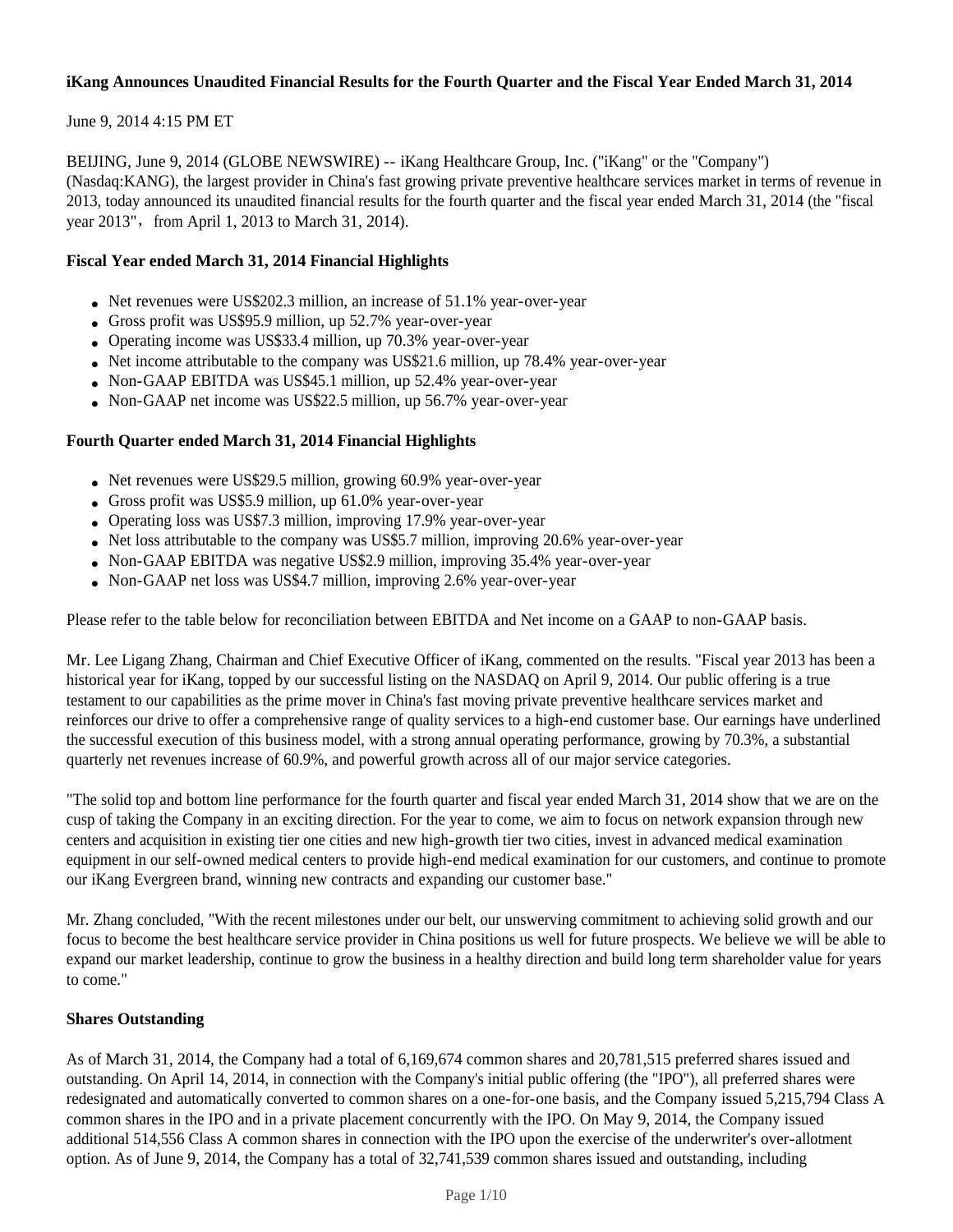31,936,439 Class A common shares (among which 5,966,979 are in the form of ADSs) and 805,100 Class C common shares. One common share is represented by two ADSs.

## **FISCAL YEAR ENDED MARCH 31, 2014 UNAUDITED FINANCIAL RESULTS**

### **Net Revenues**

Net revenues were US\$202.3 million, which grew 51.1% year-over-year from US\$133.9 million for the fiscal year ended March 31, 2013 (the "fiscal year 2012"). These results reflect a stable and solid growth across all three major service categories. The sales growth was mainly driven by a fast growing corporate and individual customer base and increasing demand for respective services, as well as the expansion of our medical center infrastructure. Number of our self-owned medical centers increased from 36 as of March 31, 2013 to 45 as of March 31, 2014. The Company served in total 2.7 million individuals in fiscal year 2013 under both corporate and individual programs, an increase of 37.9% over the fiscal year 2012.

The table below sets forth a breakdown of net revenues

| (US\$ million)                    | <b>March 31, 2014</b> | <b>Fiscal Year Ended Fiscal Year Ended YoY %</b><br><b>March 31, 2013</b> | <b>Change</b> |
|-----------------------------------|-----------------------|---------------------------------------------------------------------------|---------------|
| <b>Medical Examinations 173.9</b> |                       | 116.5                                                                     | 49.3%         |
| <b>Disease Screening</b>          | 15.0                  | 9.2                                                                       | 62.5%         |
| <b>Other Services</b>             | 13.4                  | 8.2                                                                       | 63.6%         |
| <b>Total</b>                      | 202.3                 | 133.9                                                                     | 51.1%         |

*Medical Examinations*: Net revenues from medical examinations were US\$173.9 million, an increase of 49.3% year-over-year from US\$116.4 million in the previous fiscal year. This was mainly driven by the increase of 41.6% in the number of visits for the medical examination as well as an increase of 5.5% in the blended average selling price, as compared to the fiscal year 2012.

*Disease screening*: Net revenues from disease screening were US\$15.0 million, an increase of 62.5% year-over-year from US\$9.2 million in the previous fiscal year. Disease screening refers to the additional service requested by individuals under the basic corporate medical examination programs as a result of individual needs. We have seen an increasing demand for this additional service as its percentage of total revenues increased from 6.9% in the fiscal year 2012 to 7.4% in the fiscal year 2013.

*Other services*: Net revenues from other services were US\$13.4 million, an increase of 63.6% year-over-year from US\$8.2 million in the previous fiscal year. The increase was primarily due to our acquisition of Yuanhua Medical Consultancy Services (Shanghai) Co., Ltd. in July 2013, which provided medical consultancy services to customers, apart from medical examination and disease screening services.

### **Cost of Revenues**

Cost of revenues was US\$106.4 million, representing a 49.7% increase from US\$71.1 million in the previous fiscal year. With the scale effect and our efforts to control the cost, we have improved the cost structure from 53.1% of total net revenues in the fiscal year 2012 to 52.6% in the fiscal year 2013.

### **Gross Profit and Gross Margin**

Gross profit was US\$95.9 million, representing a 52.7% increase from US\$62.8 million in the previous fiscal year. Gross margin was 47.4%, compared to 46.9% in the previous fiscal year.

## **Operating Expenses**

Total operating expenses were US\$62.5 million, representing a 44.7% increase from US\$43.2 million in fiscal year 2012. The increase was in line with our business expansion.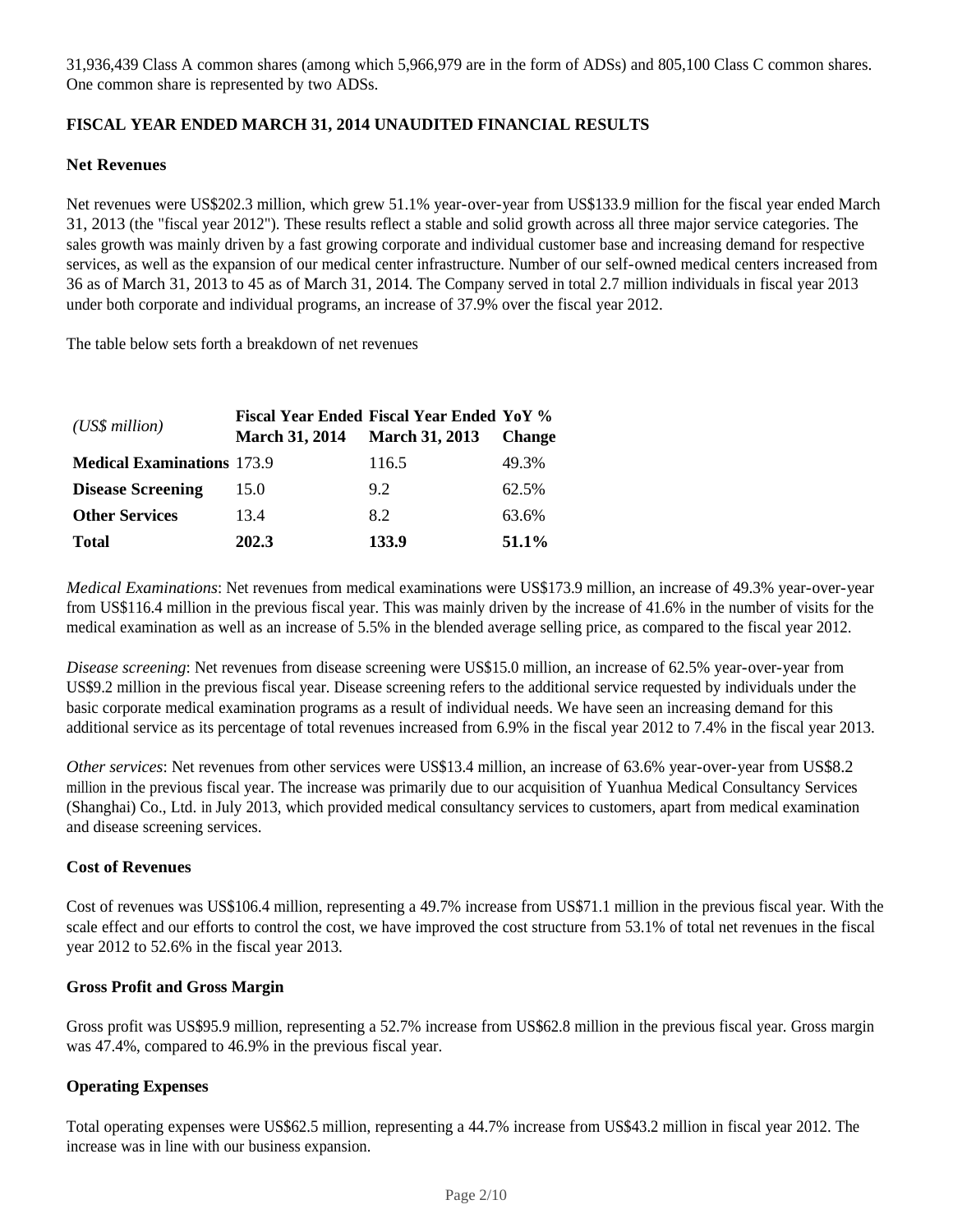## Sales and marketing

Sales and marketing expenses were US\$28.9 million, accounting for 14.3% of total net revenues, an increased from 13.8% of the previous fiscal year. The increase was mainly due to the increase in payroll and commission of sales team as a result of their high achievement of sales growth as well as the increase in our brand investment to enhance our company image.

### General and administrative

General and administrative expenses were US\$32.1 million, accounting for 15.8% of total net revenues, an improvement from 17.5% in the previous fiscal year. The improvement was mainly attributable to the operating leverage as a result fast revenues growth.

Research and development

Research and development expenses were US\$1.6 million, accounting for 0.8% of total net revenues, which stayed the same level as 0.9% in the previous fiscal year.

#### **Income from Operations and Operating Margin**

Income from operations was US\$33.4 million, an increase of 70.3% from US\$19.6 in the previous fiscal year. Operating margin was 16.5%, an increase from 14.6% in the previous fiscal year.

#### **Net Income and Net Margin**

Net income attributable to the Company was US\$21.6 million, an increase of 78.4% from the previous fiscal year. Net margin was 10.7% compared to 9.1% in the previous fiscal year.

Non-GAAP net income excluding share-based compensation expense was US\$22.5 million, an increase of 56.7% from US\$14.4 million in the previous fiscal year. Non-GAAP net margin was 11.1% compared with 10.7% in the previous fiscal year.

Please refer to the table below for reconciliation between EBITDA and Net income on a GAAP to non-GAAP basis.

### **FOURTH QUARTER ENDED MARCH 31, 2014 UNAUDITED FINANCIAL RESULTS**

#### **Net Revenues**

Net revenues for the fourth quarter were US\$29.5 million, representing a 60.9% increase from US\$18.4 million in the same period last year.

The table below sets forth a breakdown of net revenues:

| (US\$ million)                   | 4 <sup>th</sup> Quarter 4 <sup>th</sup> Quarter<br>31, 2014 | <b>Ended March Ended March</b><br>31, 2013 | YoY %<br>Change |
|----------------------------------|-------------------------------------------------------------|--------------------------------------------|-----------------|
| <b>Medical Examinations 22.8</b> |                                                             | 15.0                                       | 52.1%           |
| <b>Disease Screening</b>         | 2.3                                                         | 1.5                                        | 57.9%           |
| <b>Other Services</b>            | 4.4                                                         | 1.9                                        | 132.9%          |
| <b>Total</b>                     | 29.5                                                        | 18.4                                       | 60.9%           |

*Medical Examinations*: Net revenues for the quarter were US\$22.8 million, representing a 52.1% increase from US\$15.0 million in the same period last year.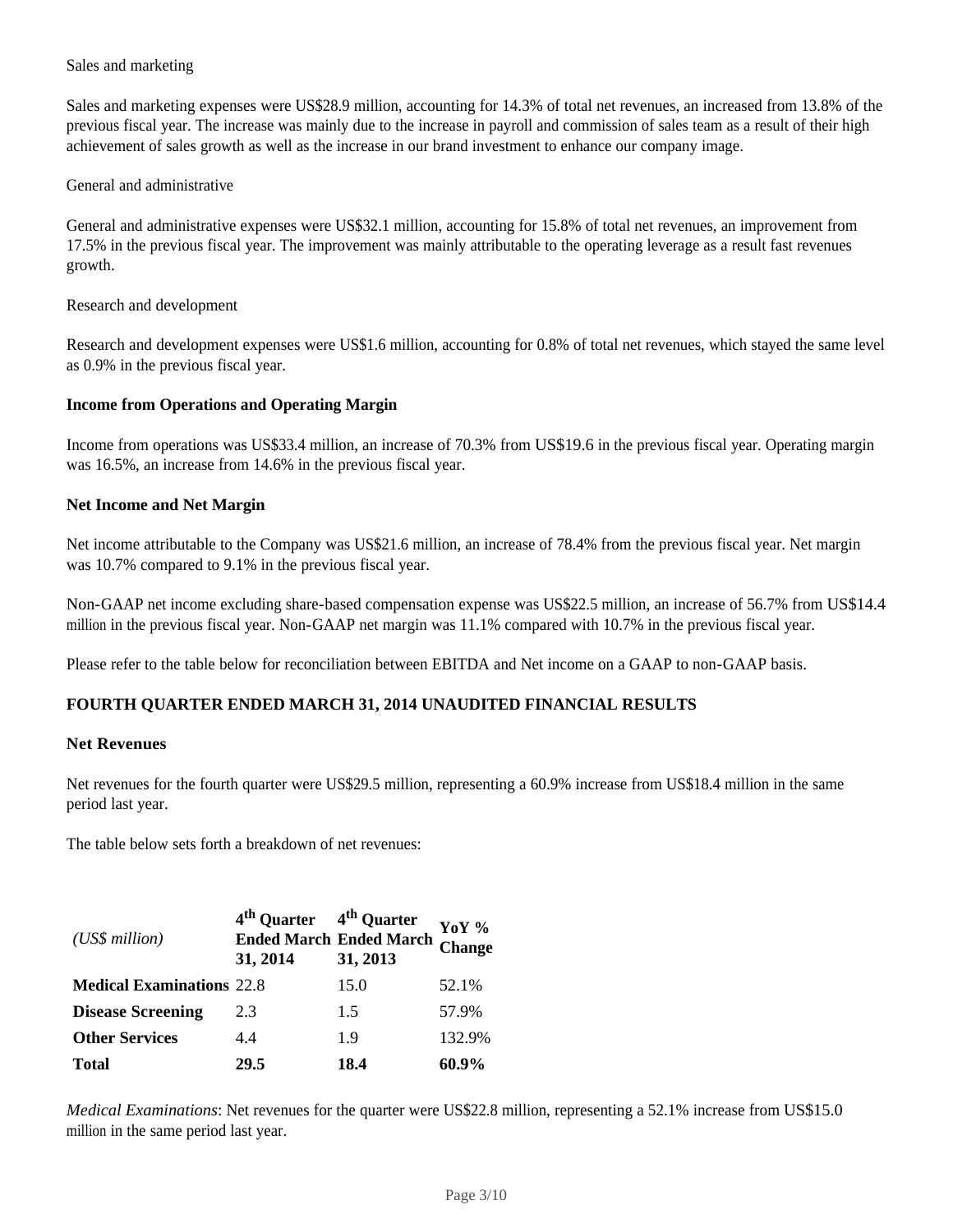*Disease screening*: Net revenues for the quarter were US\$2.3 million, representing a 57.9% increase from US\$1.5 million in the same period last year.

*Other services*: Net revenue for the quarter was US\$4.4 million, representing a 132.9% increase from US\$1.9 million in the same period last year. The increase was primarily due to our acquisition of Yuanhua Medical Consultancy Services (Shanghai) Co., Ltd. in July 2013, which provided medical consultancy services to customers, apart from medical examination and disease screening services.

#### **Cost of Revenues**

Cost of revenues for the quarter was US\$23.7 million, representing a 60.9% increase from US\$14.7 million in the same period last year. The increase in cost of revenues was in line with business and revenue growth in the same period.

#### **Gross Profit and Gross Margin**

Gross profit for the quarter was US\$5.9 million, representing a 61.0% increase from US\$3.6 million in the same period last year. Gross margin for the quarter stayed at 19.9% same as last year.

#### **Operating Expenses**

Total operating expenses for the quarter were US\$13.2 million, representing a 5.0% increase from US\$12.6 million in the same period last year. As we have been anticipating this quarter to be the slow season, we have proactively taken actions to control and reduce the cost.

#### Sales and marketing

Sales and marketing expenses for the quarter were US\$5.8 million, accounting for 19.7% of total net revenues, decreased from 28.9% of the same period last year. The decrease was mainly due to the decrease in our marketing expenses.

General and administrative

General and administrative expenses for the quarter were US\$7.0 million, accounting for 23.8% of total net revenues as compared to 37.9% in same period last year.

#### Research and development

Research and development expenses for the quarter were US\$0.3 million, accounting for 1.0% of total net revenues, stayed at the same level at 1.6% of the same period last year.

### **Loss from Operations**

Loss from operations for the quarter was US\$7.3 million, improved 17.9% from a loss of US\$8.9 million from the same period in the previous fiscal year.

#### **Net Loss**

For the quarter, net loss attributable to the company was US\$5.7 million, an improvement of 20.6% from a net loss of US\$7.1 million for the same period in the last fiscal year.

Non-GAAP net loss excluding share-based compensation expenses for the quarter was US\$4.7 million, an improvement of 2.6% from a non-GAAP net loss of US\$4.9 million for the same period in fiscal year 2012.

Please refer to the table below for reconciliation between EBITDA and Net income on a GAAP to non-GAAP basis.

## **GUIDANCE FOR FISCAL YEAR ENDED MARCH 31, 2015**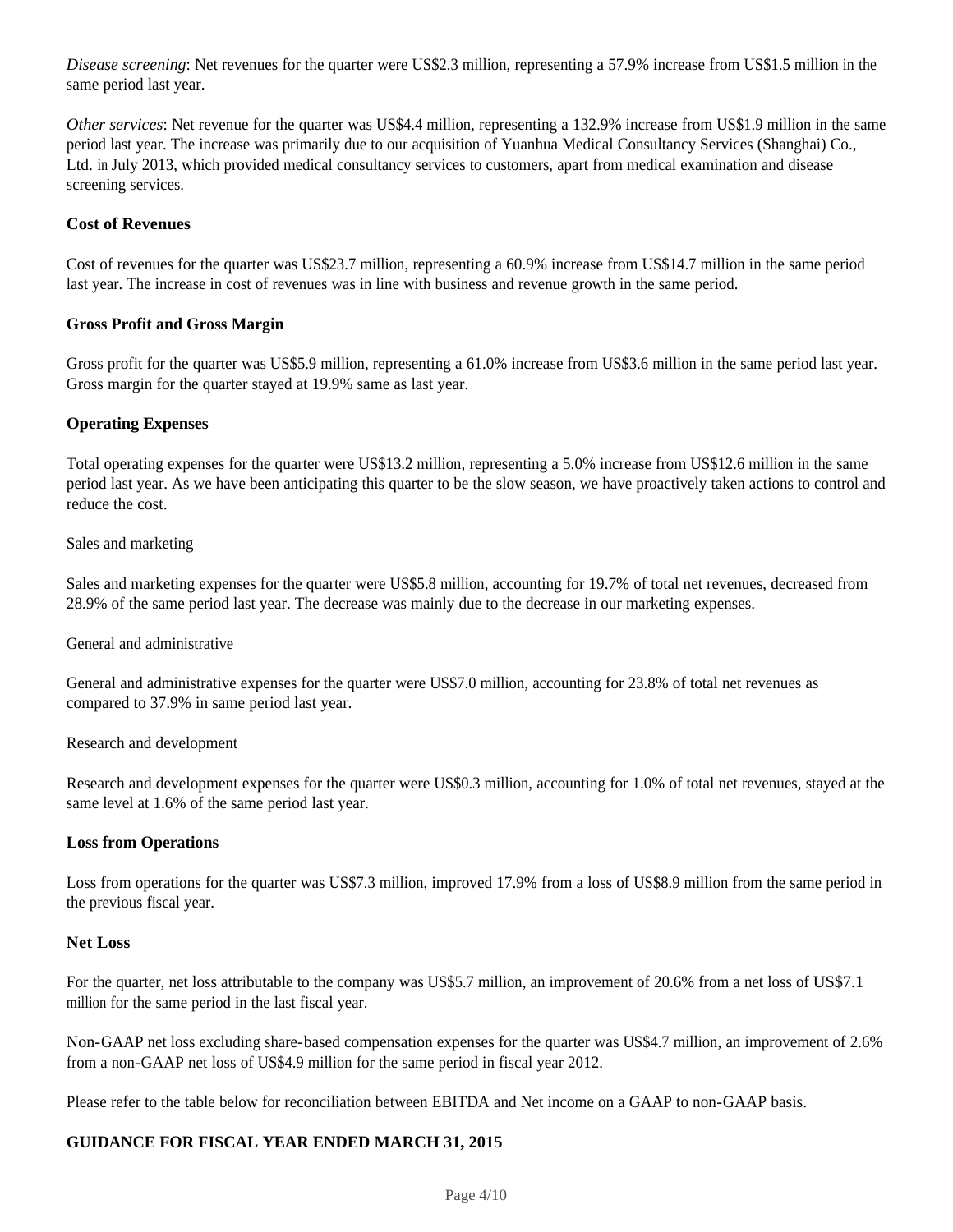For the fiscal year ended March 31, 2015, the Company expects its net revenues to be between US\$283 million and US\$290 million, representing a year-on-year increase of 40.0% to 43.4%.

This guidance is based on the current market conditions and reflects the Company's current and preliminary estimates of market and operating conditions and customer demand, which are all subject to change.

## **Conference Call**

iKang's management will host a conference call at 8:00am US Eastern Time (5:00 am US Pacific Time/8:00pm Beijing/Hong Kong Time) on June 10, 2014, to discuss its quarterly and fiscal year results and recent business activities.

To participate in the conference call, please dial the following number five to ten minutes prior to the scheduled conference call time:

| China:    | 400-120-0539                  |
|-----------|-------------------------------|
|           | Hong Kong: 800-905-927        |
|           | United States: 1-855-298-3404 |
|           | International: +65-6823-2299  |
| Passcode: | 2768896                       |

The Company will also broadcast a live audio webcast of the conference call. The webcast will be available at http://ir.ikang.com.

Following the earnings conference call, an archive of the call will be available by dialing:

China: 400-184-2240 Hong Kong: 800-966-697 United States: 1-866-846-0868 International: +61-2-9641-7900 Replay Passcode: 2768896 Replay End Date: June 24, 2014

## **STATEMENT REGARDING UNAUDITED FINANCIAL INFORMATION**

The unaudited financial information set forth above is subject to adjustments that may be identified when audit work is performed on the Company's year-end financial statements, which could result in significant differences from this unaudited financial information.

### **USE OF NON-GAAP FINANCIAL MEASURES**

To supplement our consolidated financial statements which are presented in accordance with U.S. GAAP, we also use non-GAAP Net Income and non-GAAP EBITDA as additional non-GAAP financial measures. We present these non-GAAP financial measures because they are used by our management to evaluate our operating performance. We also believe that these non-GAAP financial measures provide useful information to investors and others in understanding and evaluating our consolidated results of operations in the same manner as our management and in comparing financial results across accounting periods and to those of our peer companies.

The following table reconciles non-GAAP Net Income and non-GAAP EBITDA in the periods/years presented to the most directly comparable financial measures calculated and presented in accordance with U.S. GAAP: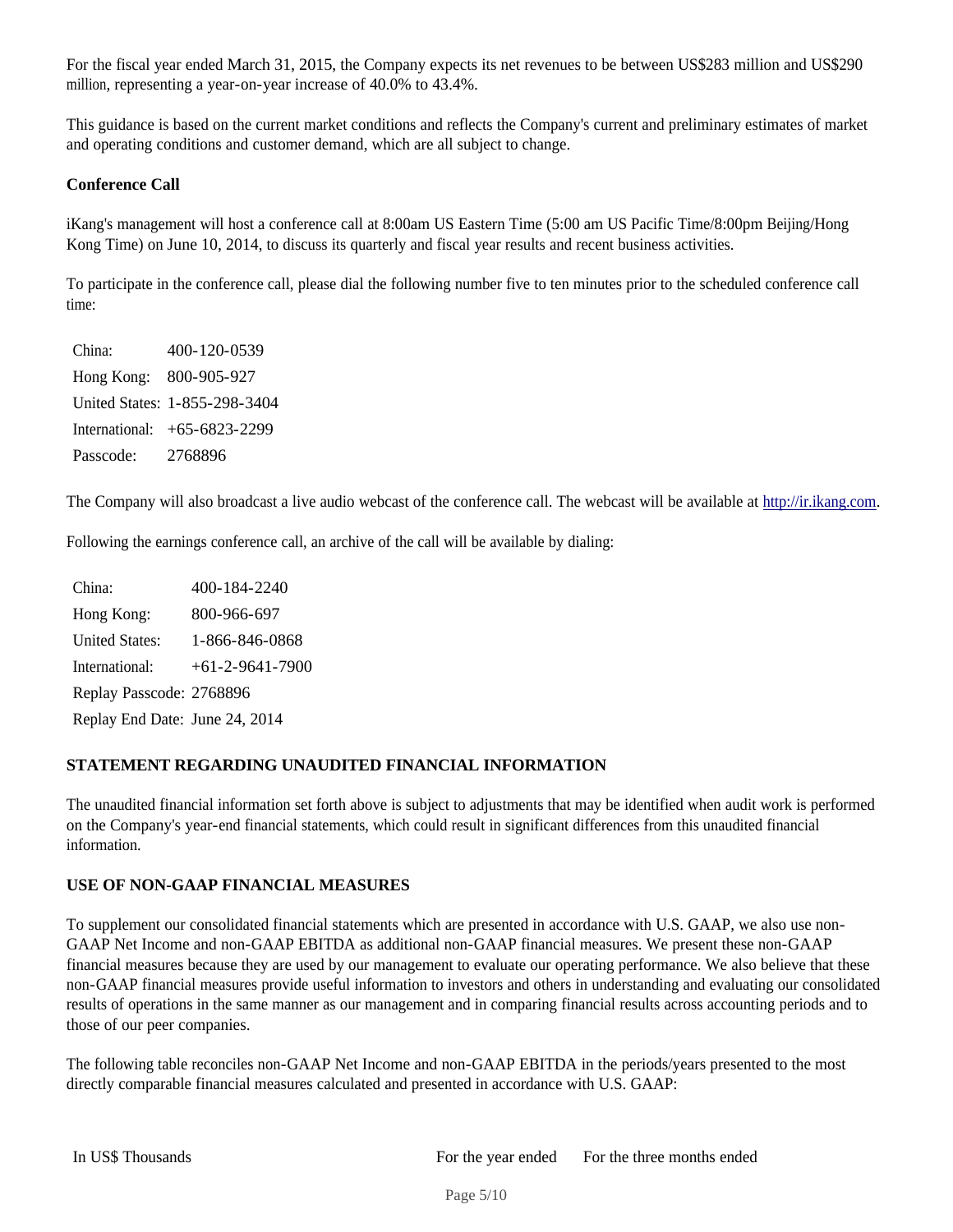|                                                                  | 2013     | 2014     | March 31, March 31, March 31,<br>2013 | March 31,<br>2014 |
|------------------------------------------------------------------|----------|----------|---------------------------------------|-------------------|
| Net income attributable to iKang Healthcare Group, Inc. \$12,111 |          | \$21,607 | \$(7,124)                             | \$(5,656)         |
| Add:                                                             |          |          |                                       |                   |
| Share-based compensation                                         | 2,273    | 930      | 2,273                                 | 930               |
| Non-GAAP Net Income                                              | \$14,384 | \$22,537 | \$(4,851)                             | \$(4,726)         |
|                                                                  |          |          |                                       |                   |
| Income from operations                                           | \$19,589 | \$33,364 | \$(8,905)                             | \$(7,307)         |
| Add:                                                             |          |          |                                       |                   |
| Depreciation and amortization                                    | 7,710    | 10,759   | 2,181                                 | 3,500             |
| Share-based compensation                                         | 2,273    | 930      | 2,273                                 | 930               |
| Non-GAAP EBITDA                                                  | \$29,572 | \$45,053 | \$(4,451)                             | \$(2,877)         |

## **About iKang Healthcare Group Inc.**

iKang Healthcare Group, Inc. is the largest provider in China's fast growing private preventive healthcare services market, accounting for approximately 12.3% of market share in terms of revenue in 2013.

Through iKang's integrated service platform and established nationwide network of medical centers and third-party service provider facilities, the Company provides comprehensive and high quality preventive healthcare solutions, including a wide range of medical examinations services and value-added services including disease screening and other services. iKang's customers are primarily corporate customers who contract the Company to provide medical examination services to their employees and clients, and pay for these services at pre-negotiated prices. iKang also directly markets its services to individual customers. In the fiscal year ended March 31, 2014, the Company delivered its services to approximately 2.7 million individuals across China.

As of March 31, 2014, iKang's nationwide network consisted of 45 self-owned medical centers covering 15 of the most affluent cities in China, namely Beijing, Shanghai, Guangzhou, Shenzhen, Chongqing, Tianjin, Nanjing, Suzhou, Hangzhou, Chengdu, Fuzhou, Changchun, Jiangyin, Hong Kong and Changzhou. The Company has also supplemented its self-owned medical center network by contracting with approximately 300 third-party service provider facilities, which include selected independent medical examination centers and hospitals across all of China's provinces, creating a nationwide network that allows iKang to serve its customers in markets where it does not have self-owned medical centers.

### **Forward-looking Statements**

This press release contains forward-looking statements. These statements, including management quotes and business outlook, are made under the "safe harbor" provisions of the U.S. Private Securities Litigation Reform Act of 1995. These forward-looking statements can be identified by terminology such as "will," "estimate," "project," "predict," "believe," "expect," "anticipate," "intend," "potential," "plan," "goal" and similar statements. iKang may also make written or oral forward-looking statements in its periodic reports to the U.S. Securities and Exchange Commission, in its annual report to shareholders, in press releases and other written materials and in oral statements made by its officers, directors or employees to third parties. Such statements involve certain risks and uncertainties that could cause actual results to differ materially from those expressed or implied in the forward-looking statements. These forward-looking statements include, but are not limited to, statements about: the Company's goals and strategies; its future business development, financial condition and results of operations; its ability to retain and grow its customer base and network of medical centers; the growth of, and trends in, the markets for its services in China; the demand for and market acceptance of its brand and services; competition in its industry in China; relevant government policies and regulations relating to the corporate structure, business and industry; fluctuations in general economic and business conditions in China. Further information regarding these and other risks is included in iKang's filing with the Securities and Exchange Commission. iKang undertakes no duty to update any forward-looking statement as a result of new information, future events or otherwise, except as required under applicable law.

### **IKANG HEALTHCARE GROUP, INC.**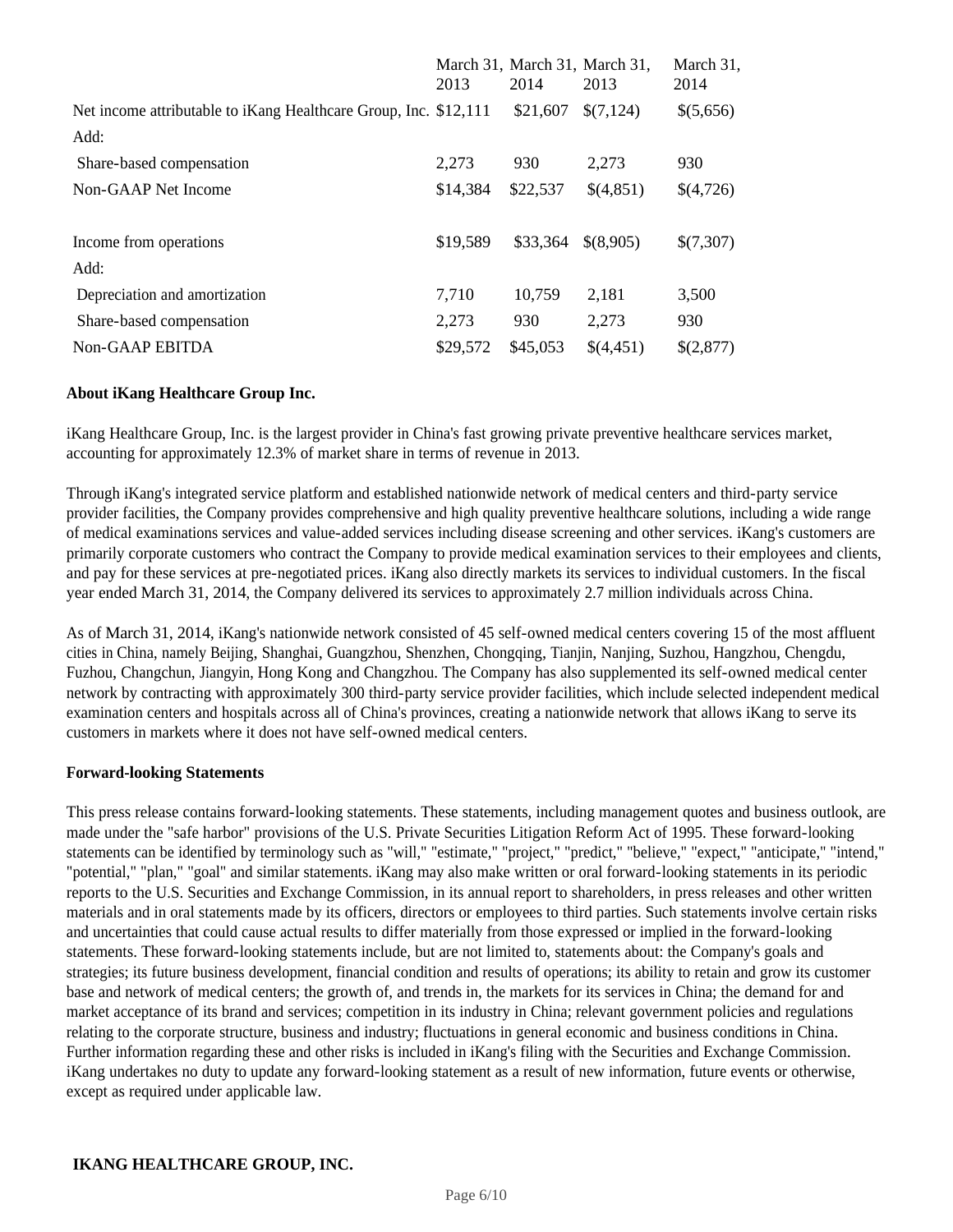## **Condensed Consolidated Balance Sheets**

## **(In thousands of US dollars, except share data and per share data, or otherwise noted)**

**(Unaudited)**

|                                                                                                                                                                                                                                                                    | March 31  |           |
|--------------------------------------------------------------------------------------------------------------------------------------------------------------------------------------------------------------------------------------------------------------------|-----------|-----------|
|                                                                                                                                                                                                                                                                    | 2013      | 2014      |
|                                                                                                                                                                                                                                                                    |           |           |
| <b>ASSETS</b>                                                                                                                                                                                                                                                      |           |           |
| Current assets                                                                                                                                                                                                                                                     |           |           |
| Cash and cash equivalents                                                                                                                                                                                                                                          | \$63,154  | \$30,221  |
| Restricted cash                                                                                                                                                                                                                                                    |           | 16,007    |
| Accounts receivable, net of allowance for doubtful accounts of \$3,272 and \$4,330 as of March 31,<br>2013 and 2014, respectively                                                                                                                                  | 30,189    | 37,619    |
| Inventories                                                                                                                                                                                                                                                        | 1,162     | 1,693     |
| Deferred tax assets-current                                                                                                                                                                                                                                        | 2,874     | 3,991     |
| Prepaid expenses and other current assets                                                                                                                                                                                                                          | 6,616     | 20,012    |
| Amount due from related party                                                                                                                                                                                                                                      | 483       | 1,287     |
| Total current assets                                                                                                                                                                                                                                               | \$104,478 | \$110,830 |
| Restricted cash-non-current                                                                                                                                                                                                                                        |           | \$2,153   |
| Property and equipment, net                                                                                                                                                                                                                                        | 32,572    | 63,644    |
| Acquired intangible assets, net                                                                                                                                                                                                                                    | 4,480     | 17,530    |
| Goodwill                                                                                                                                                                                                                                                           | 17,791    | 41,412    |
| Cost method investment                                                                                                                                                                                                                                             | 131       | 6,349     |
| Deferred tax assets-non-current                                                                                                                                                                                                                                    | 1,456     | 2,007     |
| Rental deposit and other non-current assets                                                                                                                                                                                                                        | 4,453     | 6,301     |
| <b>TOTAL ASSETS</b>                                                                                                                                                                                                                                                | \$165,361 | \$250,226 |
| LIABILITIES, MEZZANINE EQUITY AND EQUITY (DEFICIT)                                                                                                                                                                                                                 |           |           |
| Current liabilities                                                                                                                                                                                                                                                |           |           |
| Accounts payable (including accounts payable of the consolidated VIE entities without recourse to<br>iKang Healthcare Group, Inc. of \$8,370 and \$14,599 of March 31, 2013 and 2014, respectively)                                                                | \$9,822   | \$16,965  |
| Accrued expenses and other current liabilities (including accrued expenses and other current liabilities<br>of the consolidated VIE entities without recourse to iKang Healthcare Group, Inc. of \$9,885 and<br>\$17,126 of March 31, 2013 and 2014, respectively) | 17,191    | 24,275    |
| Income tax payable (including income tax payable of the consolidated VIE entities without recourse to<br>iKang Healthcare Group, Inc. of \$2,085 and \$5,299 of March 31, 2013 and 2014, respectively)                                                             | 2,409     | 6,382     |

Amount due to related parties (including amount due to related parties of the consolidated VIE entities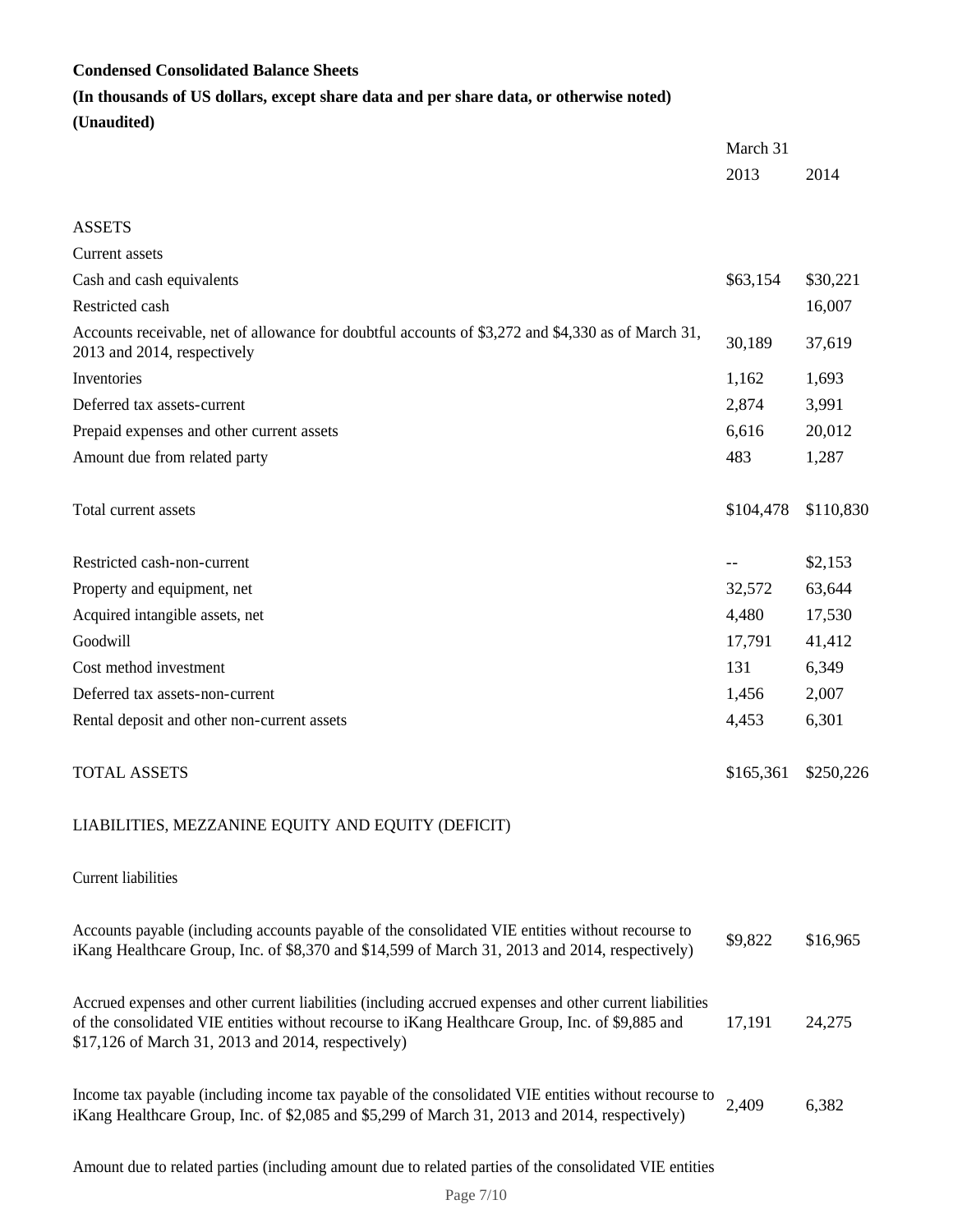## **IKANG HEALTHCARE GROUP,INC.**

#### **Condensed Consolidated Balance Sheets - Continued**

# **(In thousands of US dollars, except share data and per share data, or otherwise noted) (Unaudited)**

|                                                                                                                                                                                                                                                | March 31<br>2013 | 2014                    |
|------------------------------------------------------------------------------------------------------------------------------------------------------------------------------------------------------------------------------------------------|------------------|-------------------------|
| Deferred revenues (including deferred revenues of the consolidated VIE entities without recourse to<br>iKang Healthcare Group, Inc. of \$19,183 and \$22,234 of March 31, 2013 and 2014, respectively)                                         | 24,578           | 29,523                  |
| Deferred government subsidy-current (including deferred government subsidy-current of the<br>consolidated VIE entities without recourse to iKang Healthcare Group, Inc. of \$63 and \$47 of March 63<br>31, 2013 and 2014, respectively)       |                  | 47                      |
| Short term borrowings (including short term borrowings of the consolidated VIE entities without<br>recourse to iKang Healthcare Group, Inc. of \$5,482 and \$17,717 of March 31, 2013 and 2014,<br>respectively)                               | 5,482            | 18,201                  |
| Convertible loan(including convertible loan of the consolidated VIE entities without recourse to iKang<br>Healthcare Group, Inc. of nil and nil of March 31, 2013 and 2014, respectively)                                                      | 2,000            | $-$                     |
| Total current liabilities                                                                                                                                                                                                                      | \$73,924         | \$103,442               |
| Deferred government subsidy-non-current (including deferred government subsidy-non-current of the<br>consolidated VIE entities without recourse to iKang Healthcare Group, Inc. of \$125 and \$63 of<br>March 31, 2013 and 2014, respectively) | \$125            | \$63                    |
| Long term borrowings (including long term borrowings of the consolidated VIE entities without<br>recourse to iKang Healthcare Group, Inc. of nil and \$1,865 of March 31, 2013 and 2014,<br>respectively)                                      |                  | 1,865                   |
| Deferred tax liabilities-non-current (including deferred tax liabilities non-current of the consolidated<br>VIE entities without recourse to iKang Healthcare Group, Inc. of \$483 and \$2,929 of March 31,<br>2013 and 2014, respectively)    | 499              | 3,478                   |
| <b>TOTAL LIABILITIES</b>                                                                                                                                                                                                                       | \$74,548         | \$108,848               |
| Mezzanine equity                                                                                                                                                                                                                               | \$213,978        | \$264,517               |
| Equity                                                                                                                                                                                                                                         |                  |                         |
| Total iKang Healthcare Group, Inc. shareholders' deficit                                                                                                                                                                                       |                  | \$(124,195) \$(126,957) |
| Non-controlling interest                                                                                                                                                                                                                       | \$1,030          | \$3,818                 |
| <b>TOTAL DEFICIT</b>                                                                                                                                                                                                                           |                  | \$(123,165) \$(123,139) |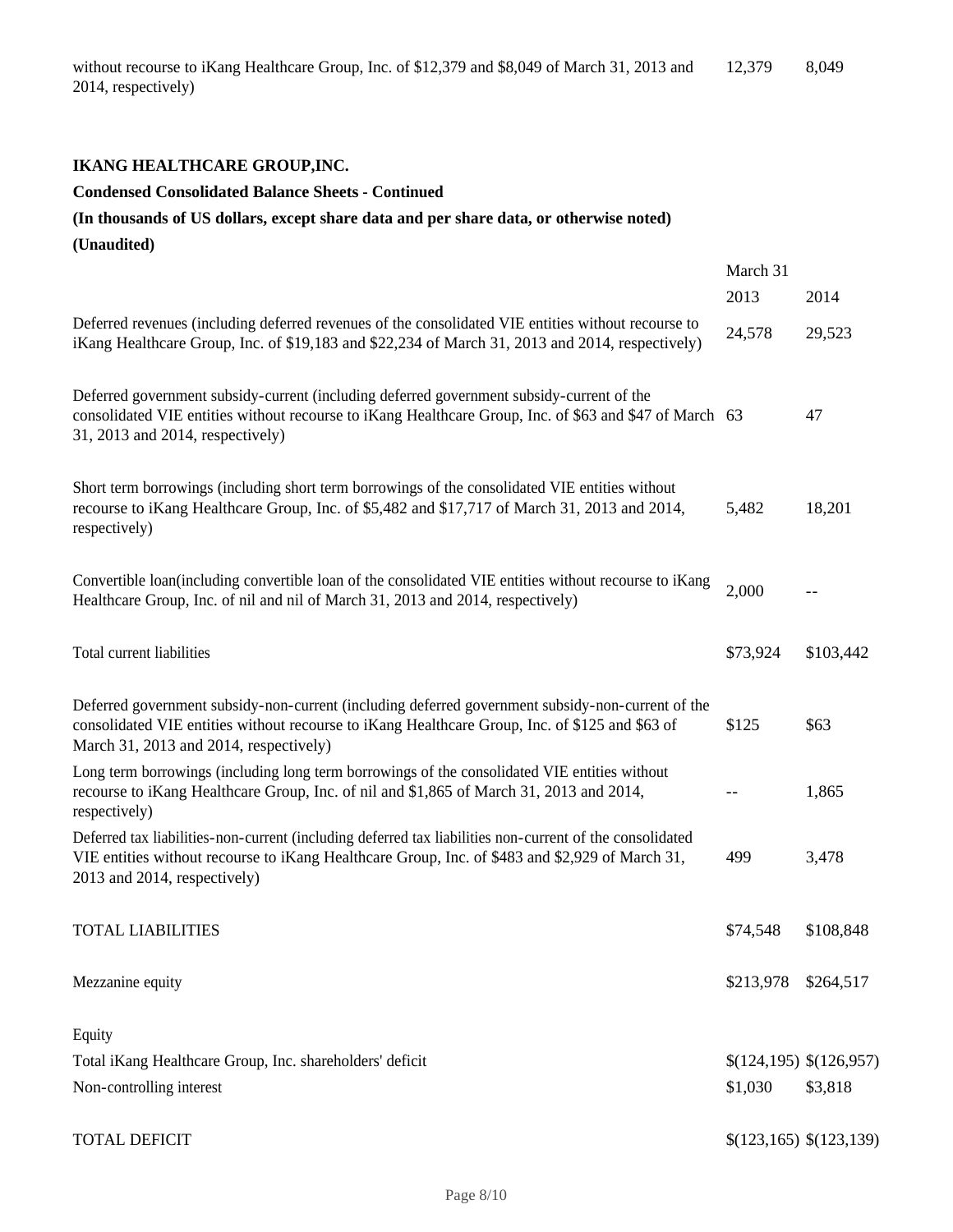#### **IKANG HEALTHCARE GROUP, INC.**

#### **Condensed Consolidated Statements of Operations**

#### **(In thousands of US dollars, except share data and per share data, or otherwise noted)**

**(Unaudited)**

|                                                                                           | 31        |           | For the year ended March Three month periods ended<br>March, 31 |           |
|-------------------------------------------------------------------------------------------|-----------|-----------|-----------------------------------------------------------------|-----------|
|                                                                                           | 2013      | 2014      | 2013                                                            | 2014      |
| Net revenues                                                                              | \$133,871 | \$202,304 | \$18,360                                                        | \$29,542  |
| Cost of revenues                                                                          | 71,079    | 106,405   | 14,713                                                          | 23,670    |
| Gross profit                                                                              | \$62,792  | \$95,899  | \$3,647                                                         | \$5,872   |
| Operating expenses:                                                                       |           |           |                                                                 |           |
| Selling and marketing                                                                     | \$18,486  | \$28,879  | \$5,300                                                         | \$5,833   |
| General and administrative                                                                | 23,447    | 32,053    | 6,952                                                           | 7,038     |
| Research and development                                                                  | 1,270     | 1,603     | 300                                                             | 308       |
| Total operating expenses                                                                  | \$43,203  | \$62,535  | \$12,552                                                        | \$13,179  |
| Income (loss) from operations                                                             | \$19,589  | \$33,364  | \$(8,905)                                                       | \$(7,307) |
| Gain (loss) from forward contracts                                                        |           | 57        | $- -$                                                           | (173)     |
| Interest expense                                                                          | (1,106)   | (1, 331)  | (357)                                                           | (293)     |
| Interest income                                                                           | 100       | 93        | 31                                                              | 39        |
| Income (loss) before provision for income taxes and loss from<br>equity method investment | \$18,583  | \$32,183  | \$(9,231)                                                       | \$(7,734) |
| Income tax expenses (benefit)                                                             | 6,134     | 10,101    | (1,941)                                                         | (1,920)   |
| Loss from equity method investment                                                        |           | (156)     |                                                                 | (156)     |
| Net income (loss)                                                                         | \$12,449  | \$21,926  | \$(7,290)                                                       | \$(5,970) |
| Less: Net income (loss) attributable to non-controlling interest                          | 338       | 319       | (166)                                                           | (314)     |
| Net income (loss) attributable to iKang Healthcare Group, Inc.                            | \$12,111  | \$21,607  | \$(7,124)                                                       | \$(5,656) |

## **IKANG HEALTHCARE GROUP, INC.**

**Condensed Consolidated Statements of Operations - Continued**

**(In thousands of US dollars, except share data and per share data, or otherwise noted) (Unaudited)**